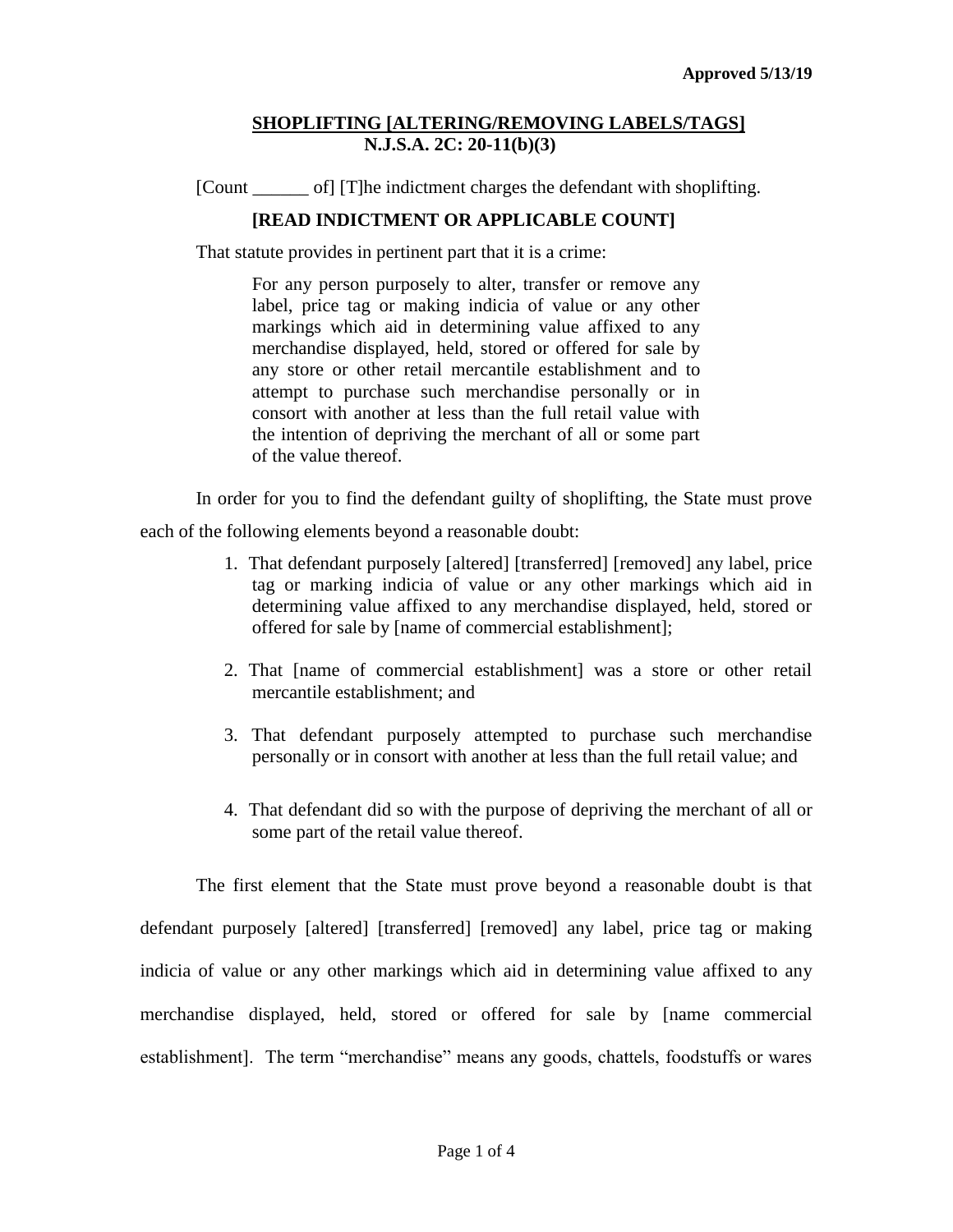### **SHOPLIFTING [ALTERING/REMOVING LABELS/TAGS] N.J.S.A. 2C: 20-11(b)(3)**

of any type and description, regardless of the value thereof.<sup>1</sup>

A person acts purposely with respect to the nature of his/her conduct or a result of his/her conduct if it is his/her conscious object to engage in conduct of that nature or to cause such a result. That is, a person acts purposely if he/she means to act in a certain way or to cause a certain result. A person acts purposely with respect to attendant circumstances if he/she is aware of the existence of such circumstances or believes or hopes that they exist. $2$ 

The second element that the State must prove beyond a reasonable doubt is that [name of commercial establishment] was a store or other retail mercantile establishment. The term "store or other retail mercantile establishment" means a place where merchandise is displayed, held, stored, or sold or offered to the public for sale.<sup>3</sup>

The third element that the State must prove beyond a reasonable doubt is that defendant purposely attempted to purchase such merchandise personally or in consort with another at less than the full retail value. I have already defined "purpose" for you earlier in these instructions.

The term "full retail value" means the merchant's stated or advertised price of the merchandise.<sup>4</sup>

The fourth element that the State must prove beyond a reasonable doubt is that defendant acted with the purpose of depriving the merchant of all or some part of the value thereof. I have already defined "purpose" for you earlier in these instructions.

The term "deprive" means to withhold property permanently or for so extended a

 $\overline{a}$ 

<sup>&</sup>lt;sup>1</sup> N.J.S.A. 2C:20-11(a)(3).<br><sup>2</sup> N.J.S.A. 2C:2. 2(b)(1).

<sup>&</sup>lt;sup>2</sup> N.J.S.A. 2C:2-2(b)(1).<br><sup>3</sup> N.J.S.A. 2C:20. 11(a)(2)

<sup>&</sup>lt;sup>3</sup> N.J.S.A. 2C:20-11(a)(2).<br><sup>4</sup> N.J.S.A. 2C:20-11(a)(7)

N.J.S.A. 2C:20-11(a)(7).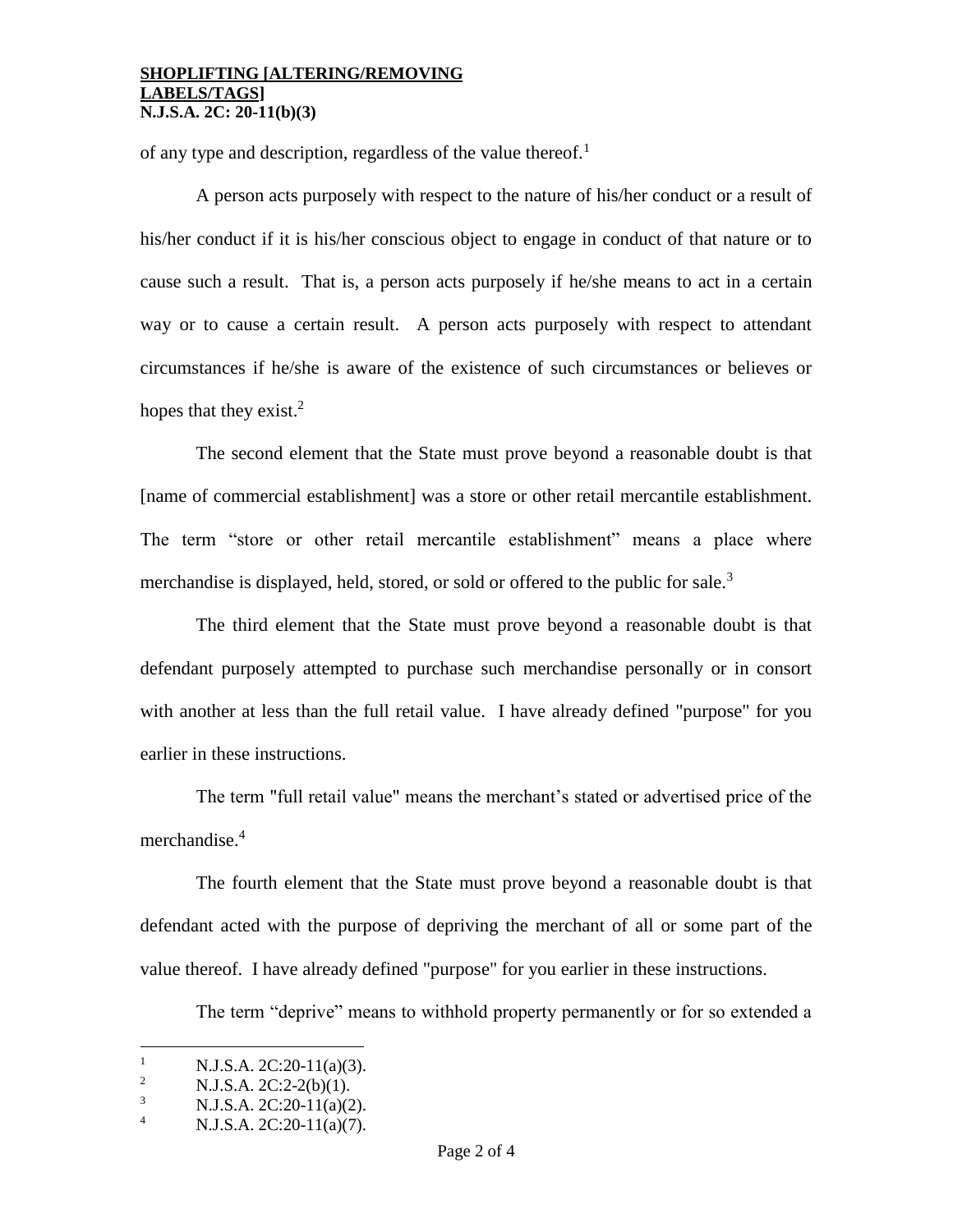### **SHOPLIFTING [ALTERING/REMOVING LABELS/TAGS] N.J.S.A. 2C: 20-11(b)(3)**

period as to appropriate a substantial portion of its economic value.<sup>5</sup>

The term "merchant" means any owner or operator of any store or other retail mercantile establishment, or any agent, servant, employee, lessee, consignee, officer, director, franchisee, or independent contractor of such owner or proprietor.<sup>6</sup>

The term "value" means the fair market value at the time and place of the alleged alteration, transfer or removal of the label, price tag or making indicia of value.<sup>7</sup>

Purpose and knowledge are states of mind. A state of mind is rarely susceptible of direct proof but must ordinarily be inferred from the facts. Therefore, it is not necessary, members of the jury, that the State produce witnesses to testify that defendant said he/she had a certain state of mind when he/she engaged in a particular act. It is within your power to find that such proof has been furnished beyond a reasonable doubt by inference which may arise from the nature of defendant's acts and his/her conduct, and from all he/she said and did at the particular time and place, and from all of the surrounding circumstances.

To summarize, in order for you to find defendant guilty of shoplifting, the State must prove these elements beyond a reasonable doubt:

- 1. That defendant purposely [altered] [transferred] [removed] any label, price tag or marking indicia of value or any other markings which aid in determining value affixed to any merchandise displayed, held, stored or offered for sale by [name of commercial establishment];
- 2. That [name of commercial establishment] was a store or other retail mercantile establishment; and
- 3. That defendant purposely attempted to purchase such merchandise personally or in consort with another at less than the full retail value; and

 $\overline{a}$ 

 $\frac{5}{6}$  N.J.S.A. 2C:20-1(a)(1).

N.J.S.A. 2C:20-11(a)(4).

 $7$  N.J.S.A. 2C:1-14(m).